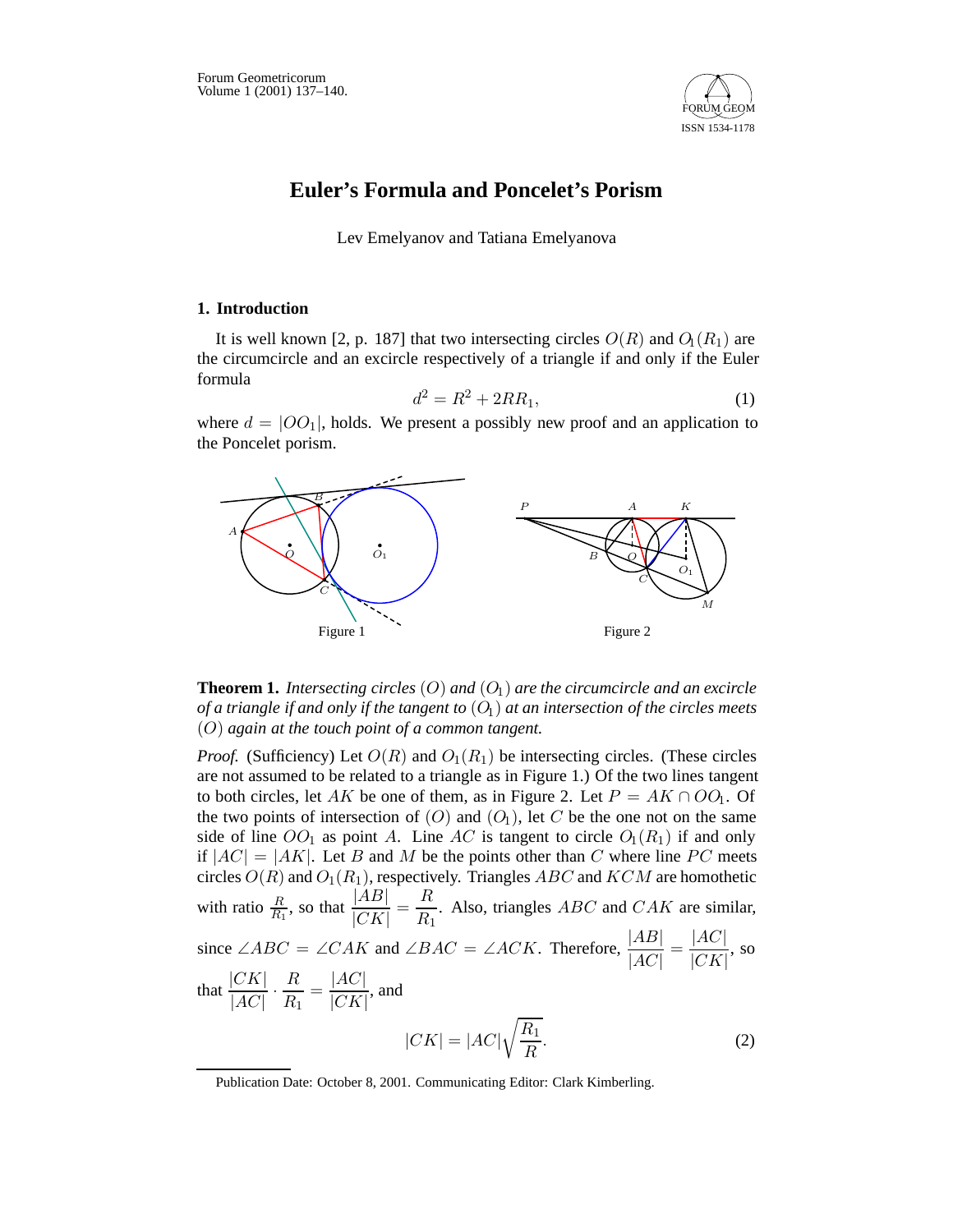Also,

$$
|AK| = |AC| \cos(\angle CAK) + |CK| \cos(\angle CKA)
$$
  
= 
$$
|AC|\sqrt{1 - \frac{|AC|^2}{4R^2}} + |CK|\sqrt{1 - \frac{|CK|^2}{4R_1^2}}.
$$
 (3)

If  $|AC| = |AK|$ , then equations (2) and (3) imply

$$
|AK| = |AK| \sqrt{1 - \frac{|AK|^2}{4R^2}} + |AK| \sqrt{\frac{R_1}{R} - \frac{|AK|^2}{4R^2}},
$$

which simplifies to  $|AK|^2 = 4RR_1 - R_1^2$ . Since  $|AK|^2 = d^2 - (R - R_1)^2$ , where  $d = |OO_1|$ , we have the Euler formula given in (1).  $\Box$ 

We shall prove the converse below from Poncelet's porism.

#### **2. Poncelet porism**

Suppose triangle *ABC* has circumcircle  $O(R)$  and incircle  $I(r)$ . The Poncelet porism is the problem of finding all triangles having the same circumcircle and incircle, and the well known solution is an infinite family of triangles. Unless triangle *ABC* is equilateral, these triangles vary in shape, but even so, they may be regarded as "rotating" about a fixed incircle and within a fixed circumcircle.



Continuing with the proof of the necessity part of Theorem 1, let  $I_1(r_1)$  be the excircle corresponding to vertex *A*. Since Euler's formula holds for this configuration, the conditions for the Poncelet porism (e.g. [2, pp. 187-188]) hold. In the family of rotating triangles *ABC* there is one whose vertices *A* and *B* coincide in a point, *D*, and the limiting line *AB* is, in this case, tangent to the excircle. Moreover, lines *CA* and *BC* coincide as the line tangent to the excircle at a point of intersection of the circles, as in Figure 3. This completes the proof of Theorem 1.

Certain points of triangle *ABC*, other than the centers of the two fixed circles, stay fixed during rotation ([1, p.16-19]). We can also find a fixed line in the Poncelet porism.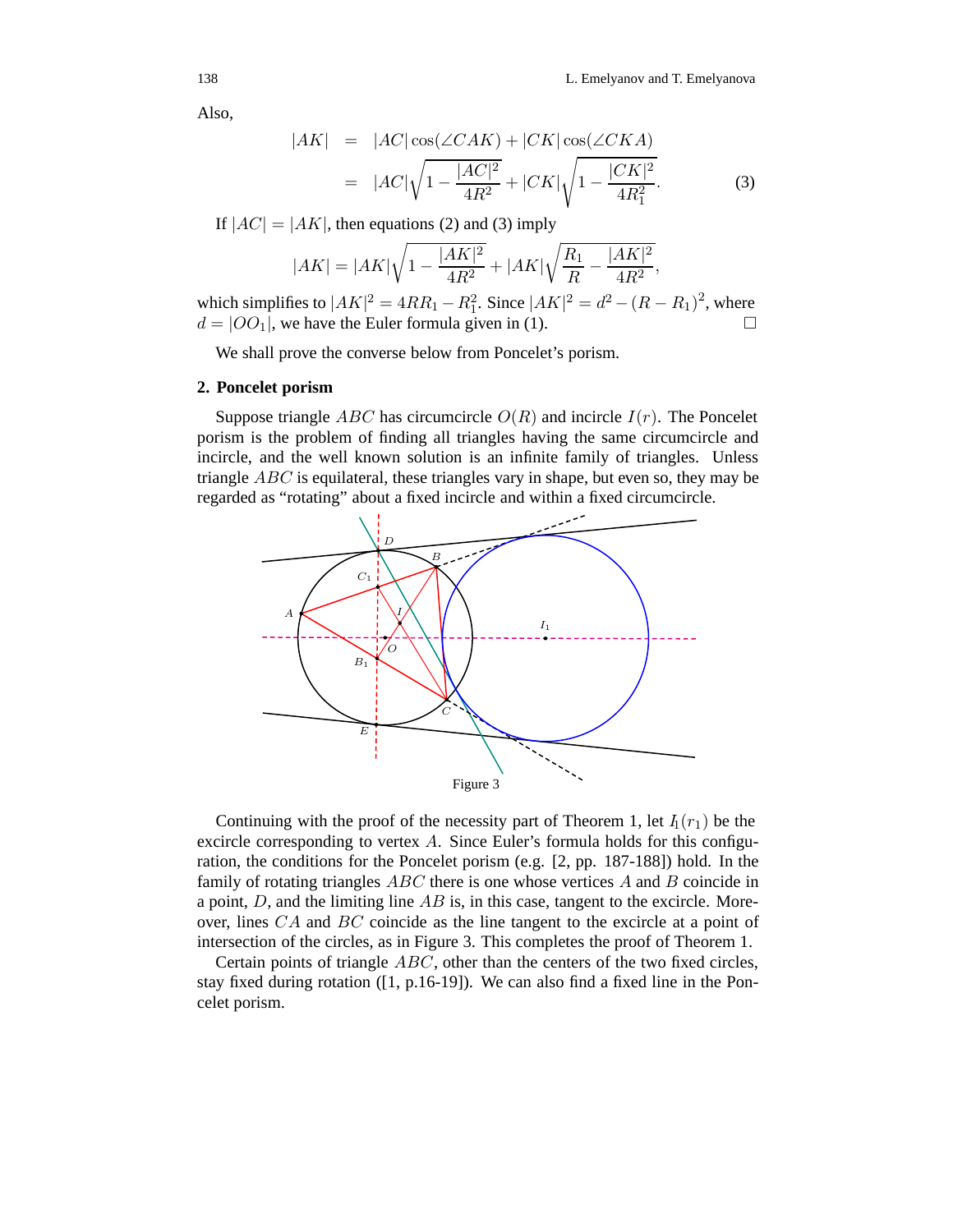**Theorem 2.** *For each of the rotating triangles ABC with fixed circumcircle and excircle corresponding to vertex A, the feet of bisectors BB*<sup>1</sup> *and CC*<sup>1</sup> *traverse line DE, where E is the touch point of the second common tangent.*



### **3. Proof of Theorem 2**

We begin with the pole-polar correspondence between points and lines for the excircle with center  $I_1$ , as in Figure 4.

The polars of *A*, *B*, *C* are *LM*, *MK*, *KL*, respectively, where ∆*KLM* is the *A*-extouch triangle. As *BB*<sup>1</sup> is the internal bisector of angle *B* and *BI*<sup>1</sup> is the external bisector, we have  $BB_1 \perp BI_1$ , and the pole of  $BB_1$  lies on the polar of *B*, namely *MK*. Therefore the pole of *BB*<sup>1</sup> is the midpoint *P* of segment *MK*. Similarly, the pole of the bisector  $CC_1$  is the midpoint  $Q$  of segment  $KL$ . The polar of  $B_1$  is the line passing through the poles of  $BB_1$  and  $LB_1$ , i.e. line  $PL$ . Likewise,  $MQ$  is the polar of  $C_1$ , and the pole of  $B_1C_1$  is centroid of triangle *KLM*, which we denote as *G*1.

We shall prove that  $G_1$  is fixed by proving that the orthocenter  $H_1$  of triangle *KLM* is fixed. (Gallatly [1] proves that the orthocenter of the intouch triangle stays fixed in the Poncelet porism with fixed circumcircle and incircle; we offer a different proof, which applies also to the circumcircle and an excircle.)

**Lemma 3.** *The orthocenter*  $H_1$  *of triangle KLM stays fixed as triangle ABC rotates.*

*Proof.* Let *KLM* be the extouch triangle of triangle *ABC*, let *RST* be the orthic triangle of triangle  $KLM$ , and let  $H_1$  and  $E_1$  be the orthocenter and nine-point center, respectively, of triangle *KLM*, as in Figure 5.

(1) The circumcircle of triangle *RST* is the nine-point circle of triangle *KLM*, so that its radius is equal to  $\frac{1}{2}\overline{R}_1$ , and its center  $E_1$  is on the Euler line  $I_1H_1$  of triangle *KLM*.

(2) It is known that altitudes of an obtuse triangle are bisectors (one internal and two external) of its orthic triangle, so that  $H_1$  is the *R*-excenter of triangle *RST*.